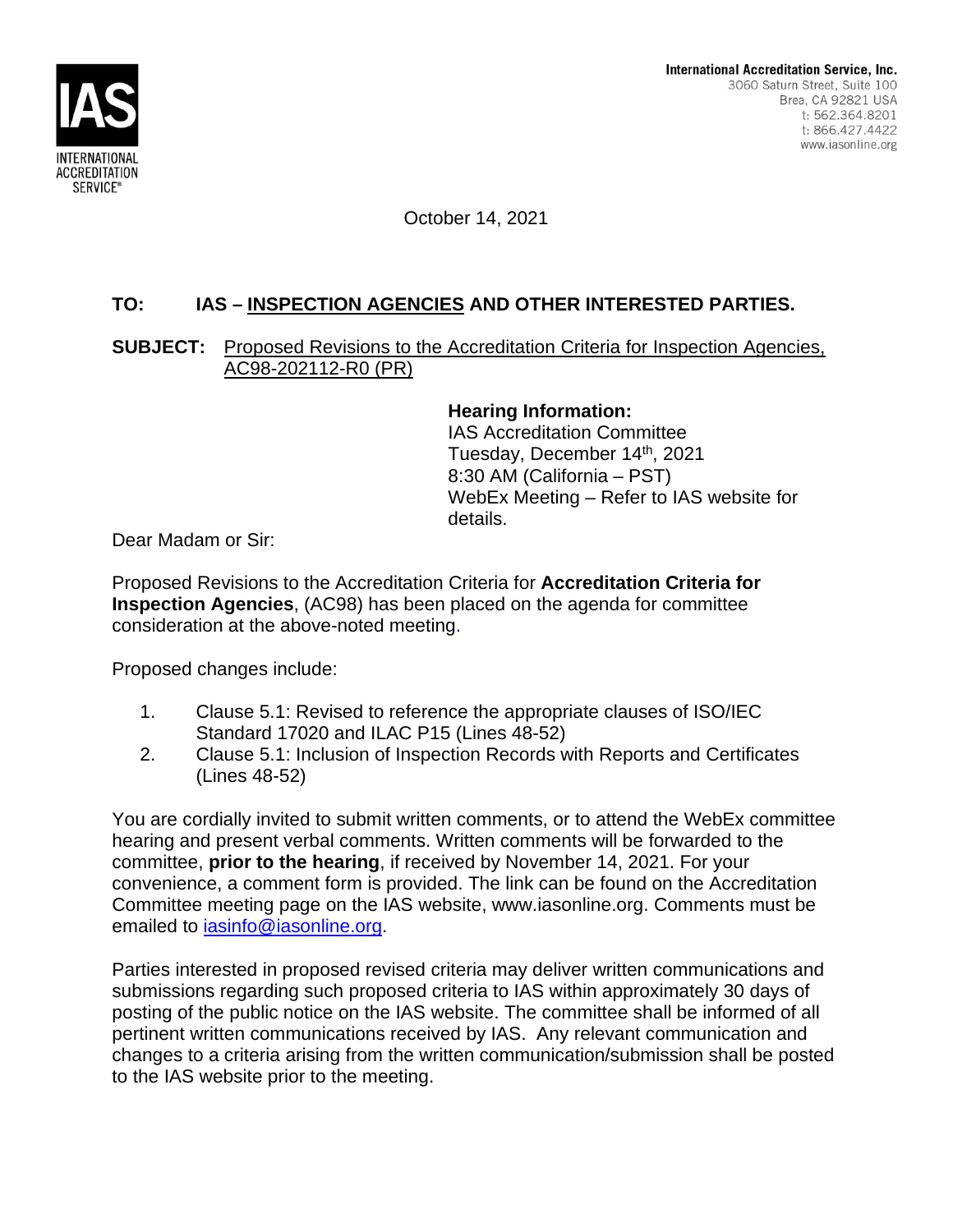Participants at the accreditation committee meetings shall have the opportunity to speak on the proposed criteria to provide information to the committee. Committee meetings are generally held by electronic means. Participants are responsible to ensure access to appropriate computer equipment, software, and internet connectivity to ensure effective participation during the meeting.

Your cooperation is requested in forwarding to IAS, as noted above, all material directed to the committee. Prior to the hearing, parties interested in the deliberations of the committee should refrain from communicating, whether in writing or verbally, with committee members regarding agenda items. The committee reserves the right to refuse communications that do not comply with this request.

If you have any questions, please contact IAS at 562-364-8201. You may also reach us by e-mail at iasinfo@iasonline.org.

Yours very truly,

Rej nather

Raj Nathan President

Enclosures: Proposed Revised AC98

cc: Accreditation Committee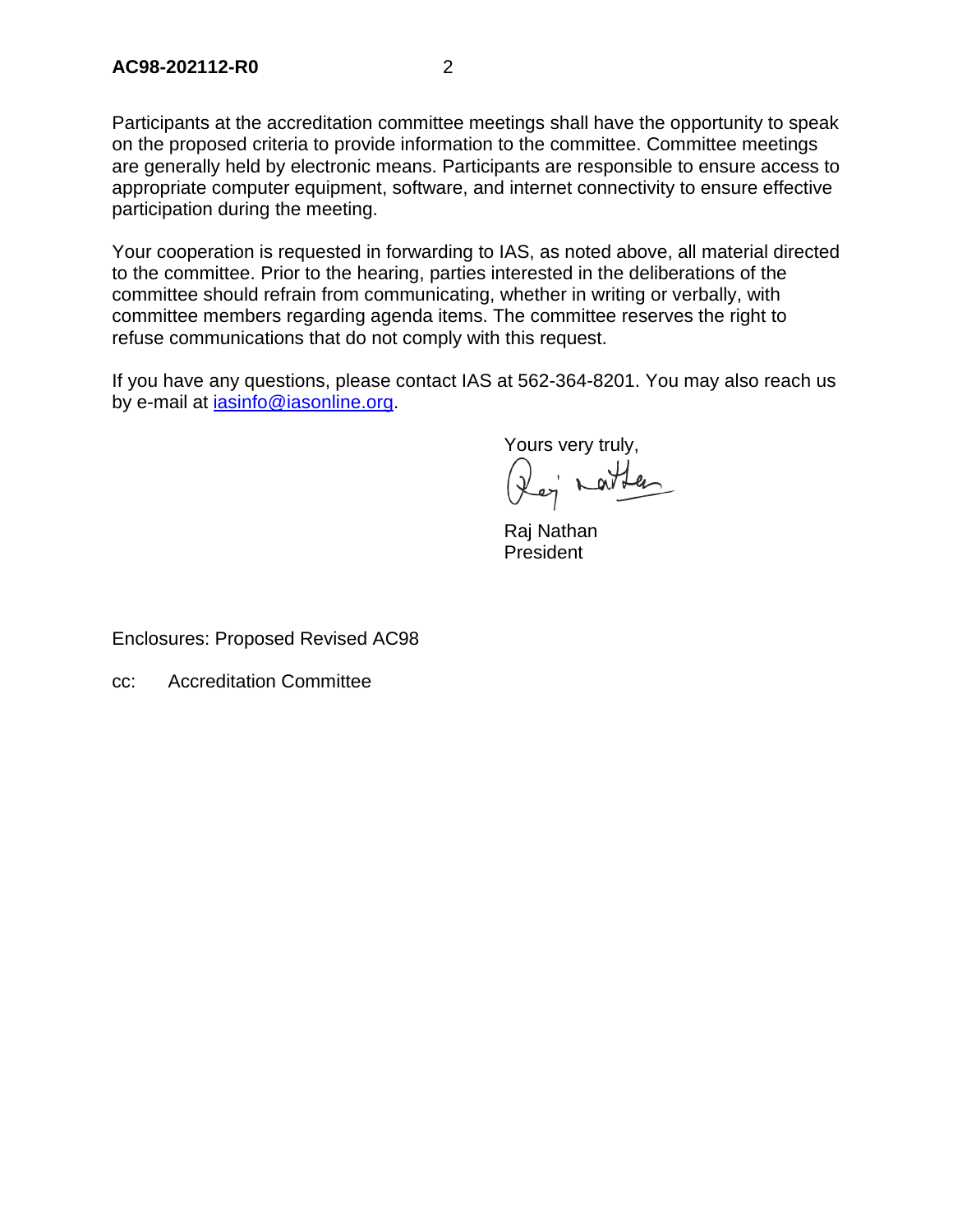

|          | PROPOSED REVISIONS TO THE ACCREDITATION CRITERIA FOR INSPECTION                                    |
|----------|----------------------------------------------------------------------------------------------------|
| 2        | <b>AGENCIES</b>                                                                                    |
| 3        |                                                                                                    |
| 4        | <b>AC98</b>                                                                                        |
| 5        |                                                                                                    |
| 6        |                                                                                                    |
|          | Proposed October 14, 2021                                                                          |
| 8        |                                                                                                    |
| 9        |                                                                                                    |
| 10<br>11 | <b>PREFACE</b>                                                                                     |
| 12       |                                                                                                    |
| 13       | The attached accreditation criteria have been proposed to provide all interested parties with an   |
| 14       | opportunity to comment. These criteria may be further revised as needed. The criteria are          |
| 15       | developed and adopted following public hearings conducted by the International Accreditation       |
| 16       | Service, Inc. (IAS), Accreditation Committee and are effective on the first of the month following |
| 17       | approval by the Accreditation Committee, but no earlier than 30 days following the approval.       |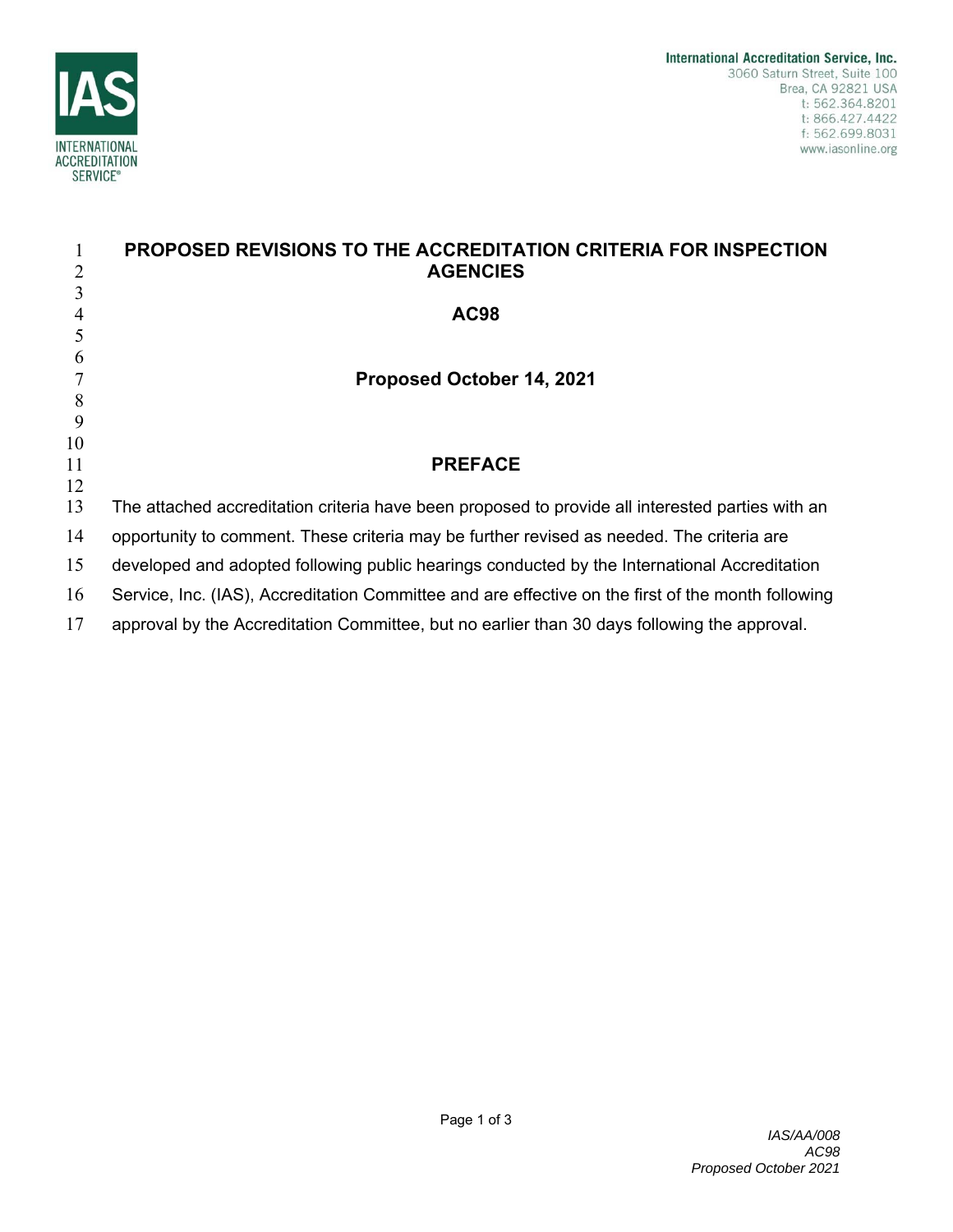| 18 |    | PROPOSED REVISIONS TO THE ACCREDITATION CRITERIA FOR INSPECTION AGENCIES                          |  |  |  |  |
|----|----|---------------------------------------------------------------------------------------------------|--|--|--|--|
| 19 |    |                                                                                                   |  |  |  |  |
| 20 |    | 1. INTRODUCTION                                                                                   |  |  |  |  |
| 21 |    | 1.1. Scope: These criteria set forth the requirements for obtaining and maintaining International |  |  |  |  |
| 22 |    | Accreditation Service, Inc. (IAS), Inspection Agency accreditation. These criteria supplement the |  |  |  |  |
| 23 |    | IAS Rules of Procedure for Inspection Agency Accreditation.                                       |  |  |  |  |
| 24 |    |                                                                                                   |  |  |  |  |
| 25 |    | 1.2. Normative and Reference Documents: Publications listed below refer to current editions       |  |  |  |  |
| 26 |    | (unless otherwise stated).                                                                        |  |  |  |  |
| 27 |    | 1.2.1. ISO/IEC Standard 17020, Conformity assessment - Requirements for the operation of          |  |  |  |  |
| 28 |    | various types of bodies performing inspection.                                                    |  |  |  |  |
| 29 |    | ILAC P15, Application of ISO/IEC 17020:2012 for the Accreditation of Inspection<br>1.2.2.         |  |  |  |  |
| 30 |    | Bodies.                                                                                           |  |  |  |  |
| 31 |    | ISO/IEC Standard 17000, Conformity assessment - Vocabulary and general<br>1.2.3.                  |  |  |  |  |
| 32 |    | principles.                                                                                       |  |  |  |  |
| 33 |    |                                                                                                   |  |  |  |  |
| 34 |    | 2. DEFINITIONS                                                                                    |  |  |  |  |
| 35 |    | Applicable definitions of ISO/IEC Standard 17000 series apply.                                    |  |  |  |  |
| 36 |    |                                                                                                   |  |  |  |  |
| 37 |    | 3. ELIGIBILITY                                                                                    |  |  |  |  |
| 38 |    | Accreditation services are available to bodies that provide inspection services.                  |  |  |  |  |
| 39 |    |                                                                                                   |  |  |  |  |
| 40 |    | 4. REQUIRED BASIC INFORMATION                                                                     |  |  |  |  |
| 41 |    | Inspection Agencies must demonstrate compliance with the following requirements:                  |  |  |  |  |
| 42 |    | 4.1. ISO/IEC Standard 17020, Conformity assessment - Requirements for the operation of various    |  |  |  |  |
| 43 |    | types of bodies performing inspection.                                                            |  |  |  |  |
| 44 |    | 4.2. IAS Rules of Procedure for Inspection Agency Accreditation.                                  |  |  |  |  |
| 45 |    | 4.3. ILAC P15, Application of ISO/IEC 17020:2012 for the Accreditation of Inspection Bodies.      |  |  |  |  |
| 46 |    |                                                                                                   |  |  |  |  |
| 47 | 5. | <b>ADDITIONAL INFORMATION (AS APPLICABLE)</b>                                                     |  |  |  |  |
| 48 |    | 5.1. Inspection Records, Reports and/or Certificates: - Inspection records, reports and/or        |  |  |  |  |
| 49 |    | s/certificates issued by the inspection agency shall be completed in accordance withcomply with:  |  |  |  |  |
| 50 |    | Colauses 7.3.2, 7.4.1, 7.4 7.4.2, 7.4.3, 7.4.4 and 7.4.5 of ISO/IEC Standard 17020 and clauses    |  |  |  |  |
| 51 |    | 7.3.1n1 and 7.4.2n1 of ILAC P15.Annex B of ISO/IEC Standard 17020, Clauses 7.3.1a, 7.4.2a,        |  |  |  |  |
| 52 |    | 7.4.4a of ILAC P15, and shall accurately and clearly outline the results of inspections.          |  |  |  |  |